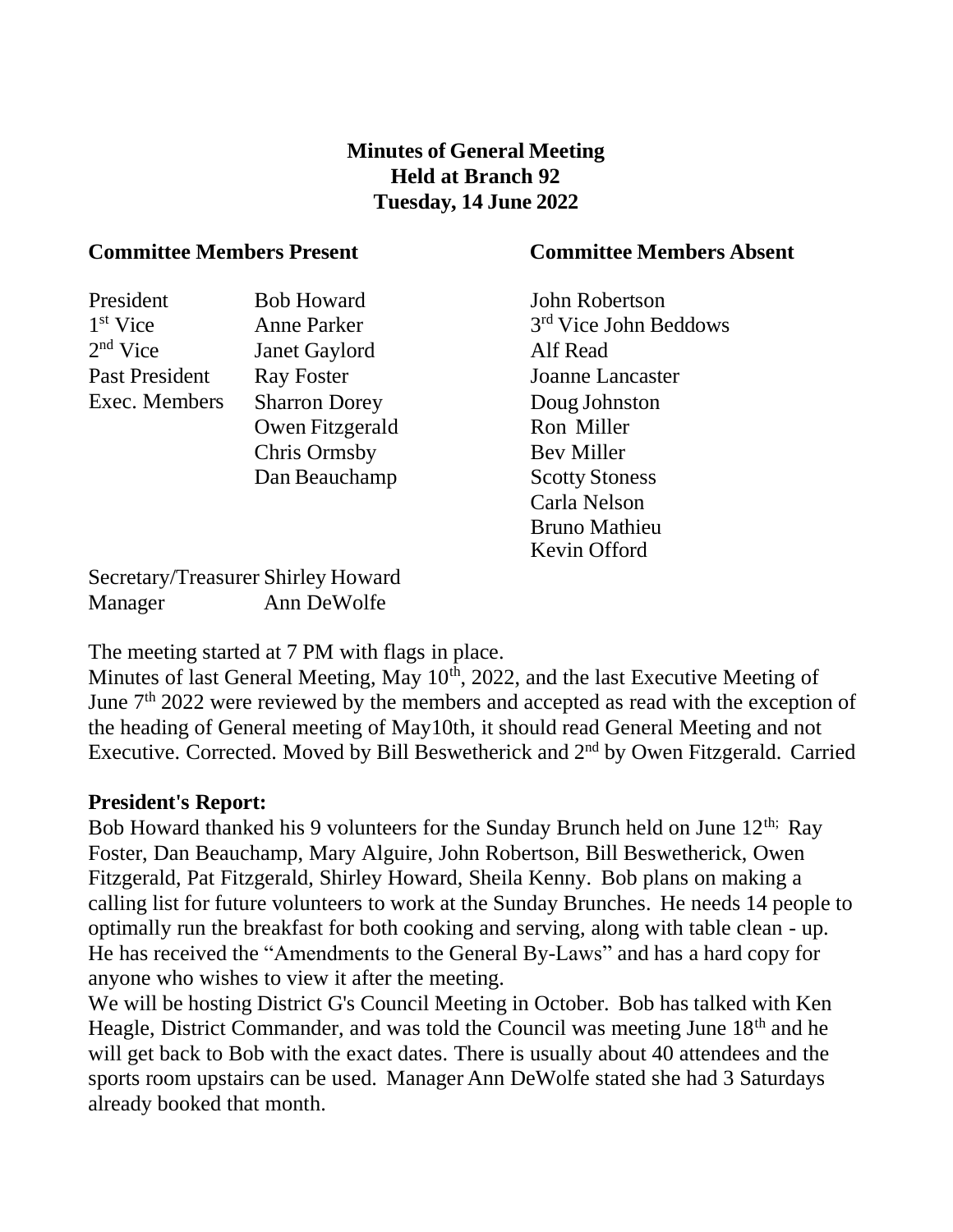Comrade Ray Foster stated that according to Zone Commander, Rob Fernell, it was going to be October  $22^{\text{nd}}$ ,  $23^{\text{rd}}$  week-end. Normally it is the  $3^{\text{rd}}$  week-end of the month. Bob stated again that District Commander Heagle did not know the dates.

## **Treasurer's Report:**

General Fund 132,395. Lottery Fund 10.408.81 Building Fund 74,090. Shirley Howard moved this report be accepted. 2<sup>nd</sup> by Ray Foster. Carried

# **Poppy Report:**

Owen Fitzgerald reported Poppy Fund of 13550.00 Owen moved that we donate \$3,639. to the Lansdowne Medical Clinic for a Blood pressure Monitor. Seconded by Ed Harding. No questions. Carried. Comrade Ray brought up that in May 2022 minutes it was stated both Lansdowne Medical Clinic and Stone Mills Clinic were discussed. Lansdowne Clinic is now approved and Stone Mills Clinic will be put on hold and brought up at another meeting.

**Membership**: Anne Parker noted that we currently have 238 members paid up with 64 unpaid as yet. Some members are paying online and Anne prints a copy of the receipt command sends her, and puts it on the members file, then the file is annotated with the date the member paid online. Our nominal roll has 302 members, dating back to 2020. The end of June is the end of the fiscal year for membership so Anne will be printing the names of new members plus years served pin recipients and inviting them to an Honours and Awards night, during Legion Week, which is the 3rd week in September. She suggested that perhaps we could organize some more events for that week as well. She also is looking for someone to make up posters to add to the website for events coming up. Please contact her if you or anyone you know might want to volunteer.

Anne congratulated Glen Parker. He just received his 60 year pin today, 14 June 2022.

It was brought up by Bill Beswetherick that our bartender Tammy, is interested in designing posters for the website, Anne will be contacting Tammy.

**Lottery:** no representative

# **Youth Education**: nothing to report

**PRO**: Janet Gaylord is requesting people tell her what and when events are happening here so she can post it.

Rain barrels – there is roughly  $$1,321.00$  in profit. We still have 3 of the short barrels – terracotta ones and they are \$60. each and 1 big tank one which is \$200. If you know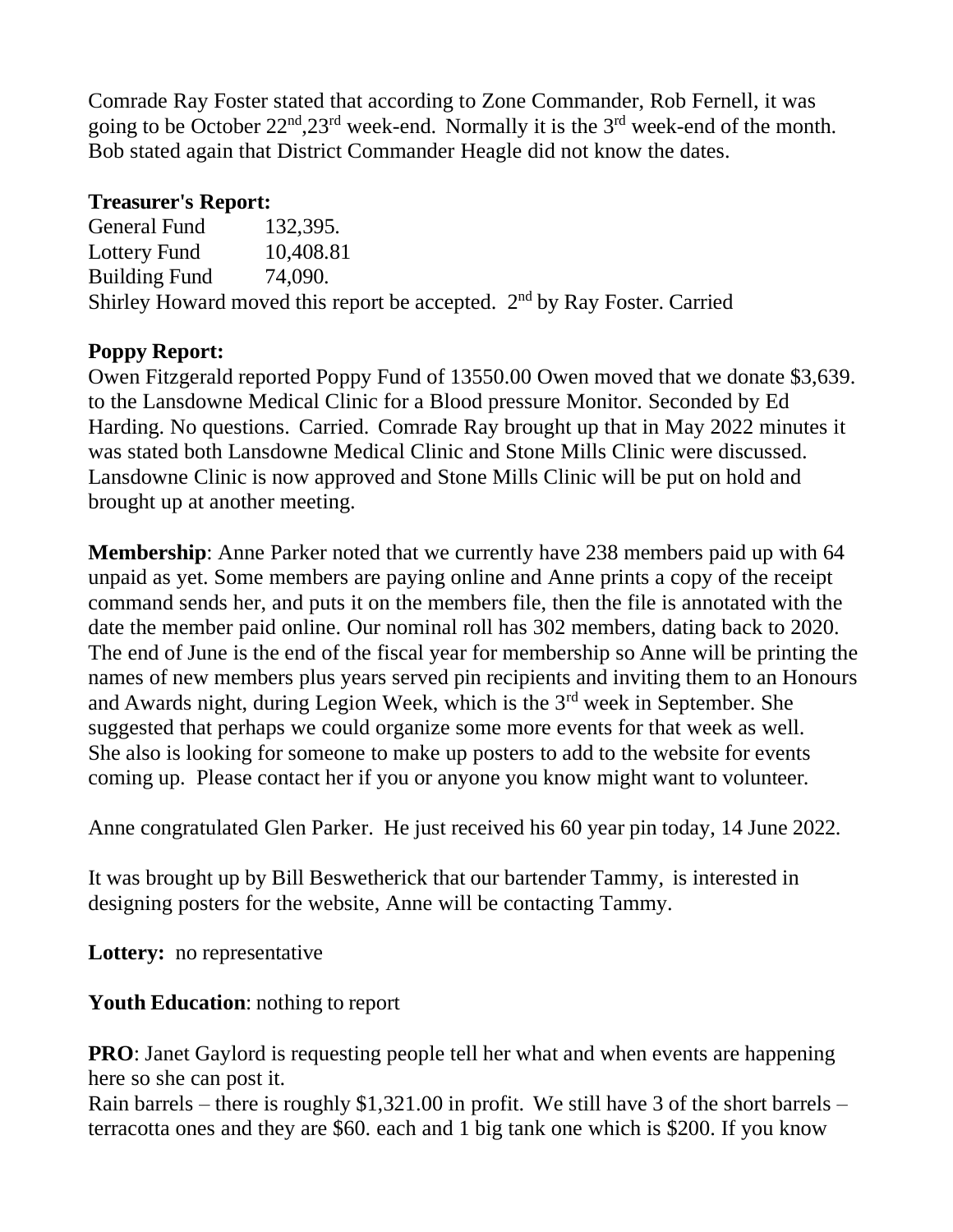anyone who wants any. Also she is not going to order any more barrels this year. She did a lot of travelling last year delivering the barrels and with the price of gas at this time she has decided not to repeat this effort, this summer. She stated she will do it again next year.

**Sports**: no representative. Golf Tournament that our Branch is hosting is still a go for June 26<sup>th</sup>. Zone Sports Officer has changed it to Men's, Ladies and now Mixed because of low turnout.

## **L & D**: no representative

**Sick and Visiting**: Diane Foster remains in Hospital and will possibly return to Providence Care on Thursday after Dialysis. Marjory Robertson was taken to hospital last Friday and remains there at present.

**Veterans Services**: no representative.

**House and Property**: Ann DeWolfe – annual Fire Inspection will be on the 23<sup>rd</sup> of June. A tree is a big issue in the back parking lot, it must come down as it's interfering with the Satellite. **Parking lot** – the people are supposed to be coming soon and will call a couple of days ahead to give advance notice. Also waiting for the chap who is going to do the cementing at the 4 corners of the building. Still having water issues in the downstairs office. The company replaced all the seals and stated that it should solve all the issues. Ann DeWolfe will call them again.

Neptune (the company the town has hired to replace water meters) called Ann DeWolfe to arrange time to service the Legion and put in new meters. They were unaware that we are being billed for 2 meters and they will investigate this issue for us and see what can be done. Once the appointment is set up, Ann will let President Bob know the date and time so that he can be there.

**Ways and Means**: Sharron Dorey – May 22nd Dance – Tim Hallman & Terry Hoffman entertained Profit of \$38.50 + bar receipts June  $11<sup>th</sup>$  Dance - Spare Change entertained Profit \$ 35.00 + bar receipts Upcoming: June 26<sup>th</sup> 2PM - 5PM Tim Hallman & Terry Hoffman \$ 10.00 per person July  $23<sup>rd</sup>$  7PM - 10 PM The Reasons (Peter & Mike) \$ 15.00 per person Oct  $8<sup>th</sup>$  7 PM - 10 PM The Reasons (Peter & Mike) \$ 15.00 per person Nov  $12<sup>th</sup>$  7 PM - 10 PM The Reasons (Peter & Mike) \$ 15.00 per person

**Honours and Awards**: John Robertson has decided to take a well-earned rest and Anne Parker has asked Bill Beswetherick to take over this position, which he has accepted.